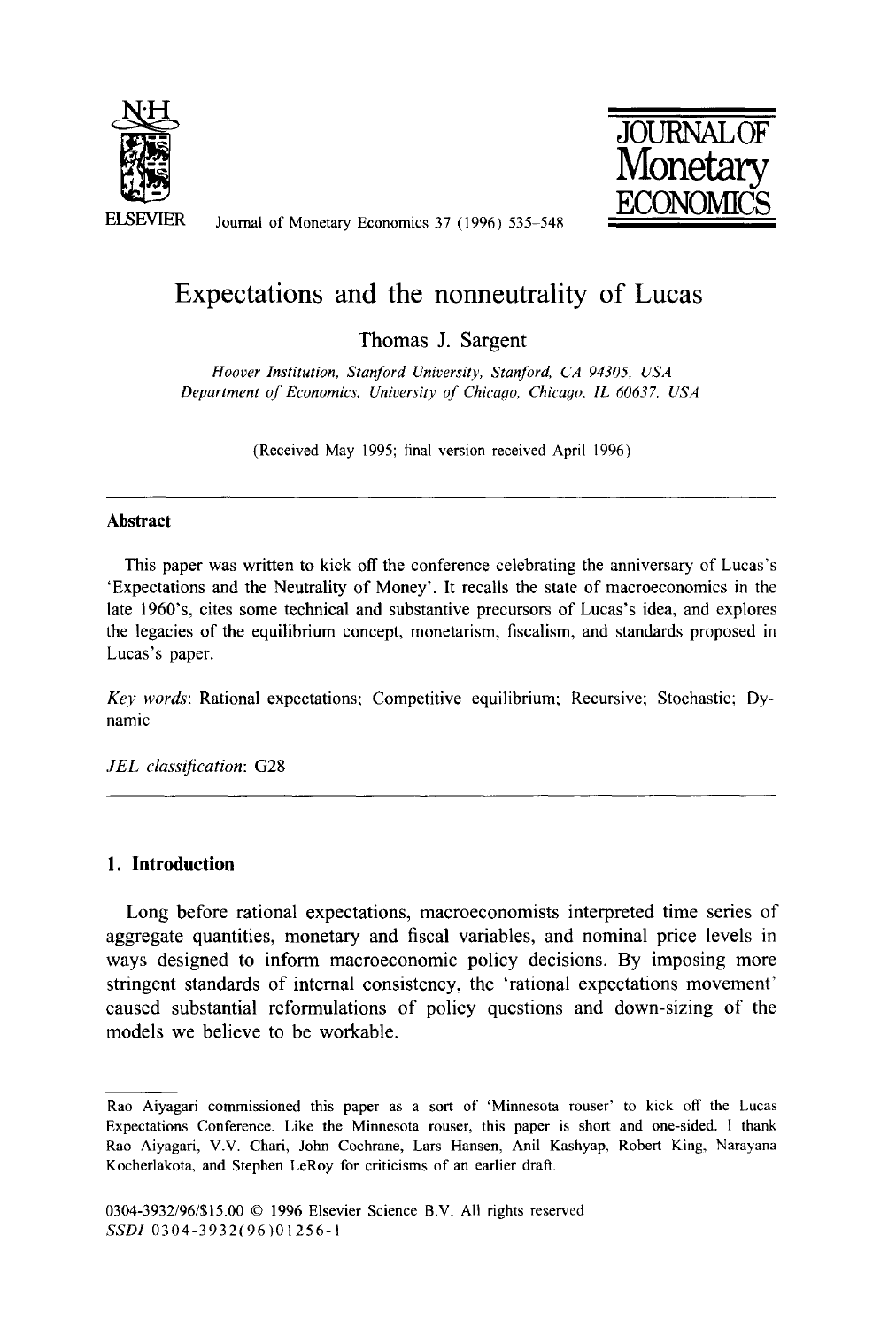#### 536 *T.J. Sargent~Journal of Monetary Economics 37 (1996) 535-548*

Equilibrium macroeconomics continues 'M.I.T. economics' in the ways it uses small but self-consistent 'parable' economies to confront broad facts. From the beginning, Solow's one-sector growth model and his growth residual and Samuelson's overlapping generations model were the vehicles that drove rational expectations revolutionaries to the front. Many of us regard Lucas's 1972 JET paper as the flagship of the Revolution; it is different than the flagship of that earlier revolution, Keynes's *General Theory of Employment, Interest, and Money,* which was ambitious, wide-ranging, imprecise, and vague enough to induce twenty-five years of controversy about what the book really meant. Lucas's paper was a narrow, technical study of a modification of Samuelson's parable economy, designed to be a counterexample to interpreting a negative unemployment-inflation correlation as something that a particular type of monetary *cum* fiscal policy could exploit. There was never any confusion about what Lucas's paper meant, any more than there was about Samuelson's or Solow's. If Lucas's paper was slow reading for macroeconomists, it was because we were unfamiliar with contraction mappings, and with thinking of equilibria as *functions.* 

It extends our appreciation of Lucas's contributions to remember that he did not work in a vacuum, and that among his many gifts is the ability to demonstrate by choice of engaging examples the importance for macroeconomic policy questions of making pre-existing ideas fit together.

# **2. The late 60's**

The late 1960's were good times to be a young macroeconomist. The stage had been set for general equilibrium models by the triumph of simultaneous equations as the language both for building theoretical models and for estimating them. Modigliani, Metzler, and Tobin had used small systems of simultaneous equations to pose and clarify a variety of macroeconomic issues, a development that represented real progress over the loose verbal discussions that had preceded Hicks's 'Keynes and the Classics'. The Cowles Commission methodology had an immense impact on macroeconomics by insisting on estimation procedures that respected a model's complete stochastic specification.

By the late 60's, macroeconomic models were influential, big, and econometrically advanced. They incorporated increasingly sophisticated dynamics and attracted the efforts of the best economists. The air was charged with new ideas about distributed lags, costs of adjustment, adaptive and rational expectations, the expectations theory of the term structure, 'efficient markets' theories of asset prices, portfolio theories of asset demand, the natural rate of unemployment, and the optimum quantity of money. Monetarism was at high tide. Two competing visions for macroeconomics articulated by Tobin and Friedman dominated conversation. Tobin applied insights from portfolio theory to probe beyond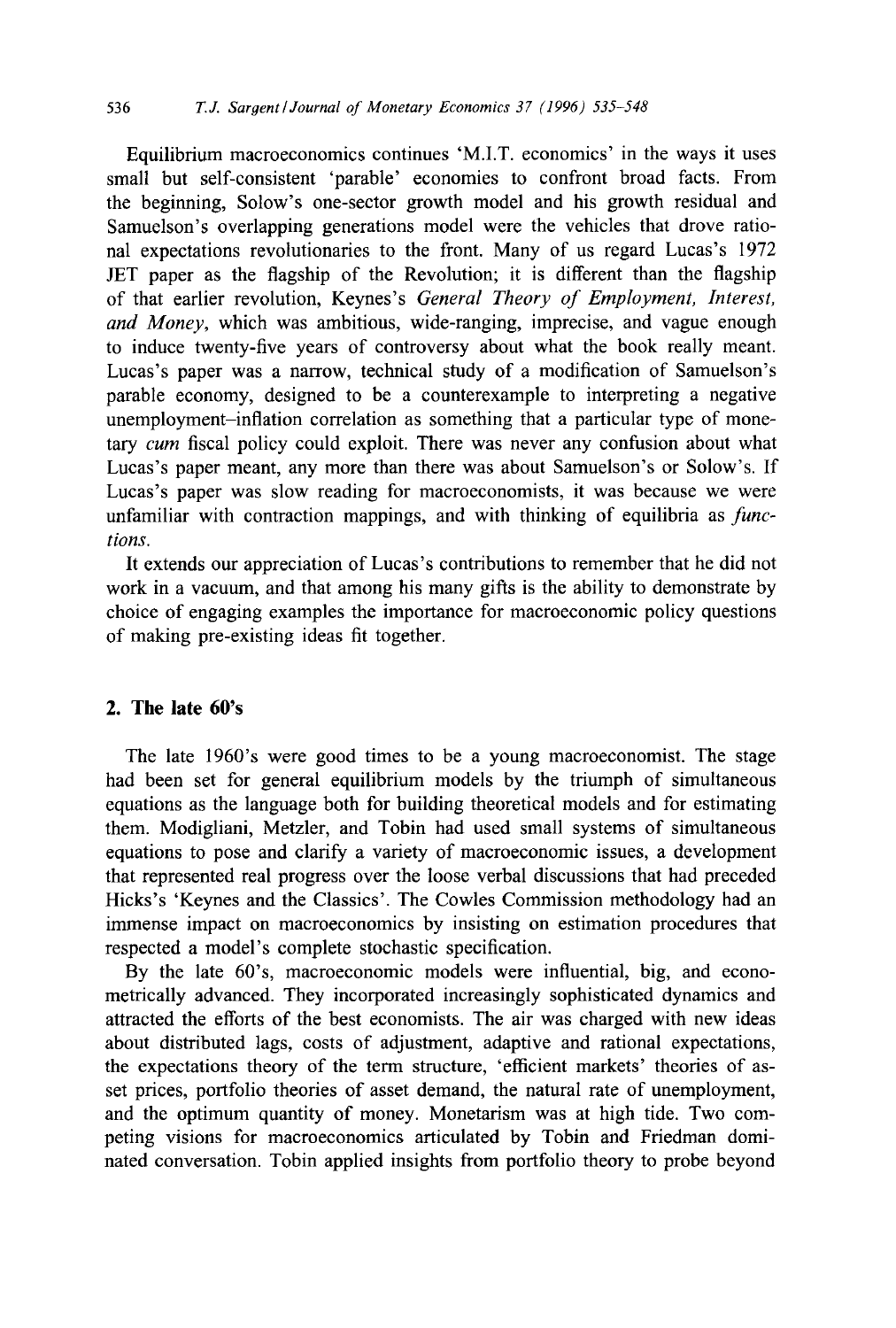demand curves for monetary aggregates, and had taken important steps toward formulating Modigliani-Miller theorems for open market operations. Friedman and his students had pioneered the use of distributed lags in macroeconomic contexts. Friedman had shown how replacing current income with permanent income, modeled as a geometric distributed lag of actual income, as an argument in the consumption function would lower pure deficit fiscal policy multipliers, and how as an argument in the demand for money, permanent income would raise short-term money multipliers. Friedman and Meiselman ignited a storm about appropriate ways of interpreting distributed lags and verifying econometric exogeneity for money and income. Jorgenson's (1963) work on investment responded to Haavelmo's (1960) challenge and formulated a neoclassical investment theory that restricted distributed lag regression equations. Nerlove (1969) initiated the process of using Whittle's (1963) work on classical linear least squares forecasting to interpret distributed lags. Optimal control theory was being applied both to formulate optimal monetary and macroeconomic policy rules, and to study dynamic demands for factors of production.

Though no one knew how these things fit together, a feeling was abroad that they should. I At the AEA meetings in 1966, Dale Jorgenson discussed Miguel Sidrauski's paper about the optimum quantity of money and asked why, in Sidrauski's dynamic model, there appeared three distinct prices for money: its value in exchange, the (rate of change of its) expected future value, and a shadow price of money. Wouldn't a consistent presentation of the theory equate these prices? It would take seven years before Brock (1973) reconciled Sidrauski's three prices.

Sidrauski and Jorgenson's exchange represented advanced thinking of the time, and showed how close the best macroeconomists were to formulating and using a *rational expectations* equilibrium. Muth's (1961 ) paper had been widely read and admired, but it had not been understood well enough to apply in macroeconomic and monetary contexts. Maybe that was because Muth framed his analysis in terms of objects from the classical literature on forecasting time series unfamiliar to most macroeconomists.<sup>2</sup>

<sup>&</sup>lt;sup>1</sup> From the start there was a tension within the American Keynesian tradition with its emphasis on building comprehensive macroeconomic models, because their sheer size spawned a decentralized research strategy (with increasing subdivision of labor by sector and equation) that worked against things fitting together.

<sup>&</sup>lt;sup>2</sup> Most of us were inadequately trained. In a 1971 meeting at the Minneapolis Fed, Neil Wallace and I tried to convince Thomas Muench that an infinite regress problem would render it impossible to construct a macroeconomic model along the lines of Tobin's 1955 'Dynamic Macroeconomic Model' which attributed to investors correct knowledge of all derivatives of the price level. I recall how I didn't know what to make of Muench's innocent query: 'Have either of you heard about fixed point theorems being applied to differential equations?' We hadn't, and neither had we understood how to adapt Grunberg and Modigliani's (1954) argument. A few years later, Robert Townsend (1983) would solve a harder infinite regress 'problem'.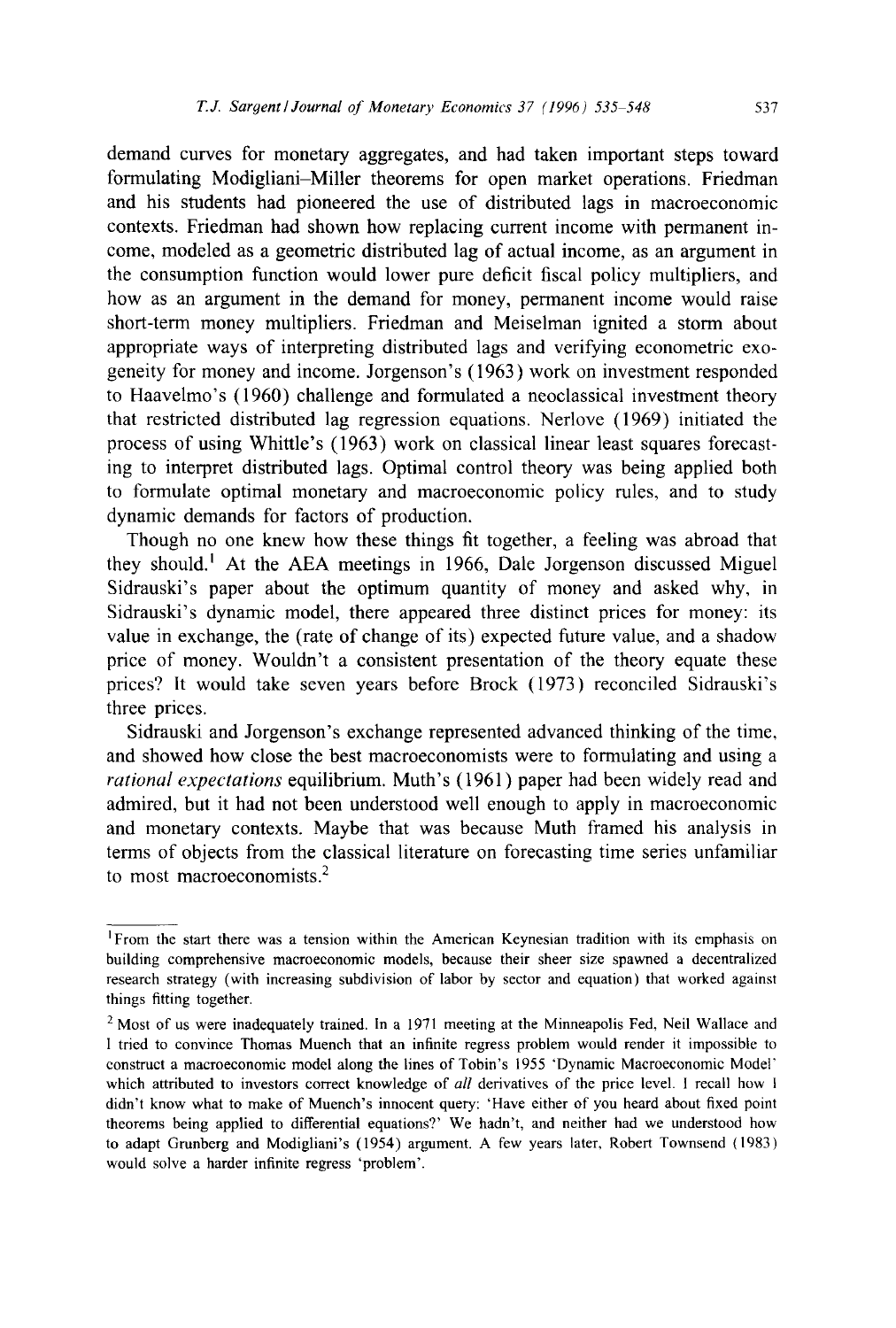In several papers in the early 1970's, Brock, Lucas, and Prescott formalized and extended the concept of a rational expectation equilibrium, showed how to apply recursive methods to build equilibria, and carefully selected important substantive examples that proved the power of the equilibrium concept. These papers set us on a path that transformed macroeconomics. They thrust it toward a pre-determined destiny: it would be inconceivable for macroeconomics nowadays *not* to use the same equilibrium concepts (Nash or competitive) used in all other applied fields.

#### **3. Origins: 'Theory of value', O.G., and Cass-Koopmans**

General equilibrium theory was systematized in Debreu's *Theory of Value*  in 1958. Before 1970, most macroeconomists did not regard Debreu's book as affecting them. By the end of the 1970's, Debreu's book had a place at the center of macroeconomics in various senses: as a *standard* of internal consistency and first principles (individual optimization in the context of a coherent physical environment), as a serious positive model of business cycles, as point of departure for 'missing links' models of monetary economies.

In 1970, relative to their knowledge of general equilibrium theory, macroeconomists were a little more familiar with growth theory. Koopmans (1965) and Cass (1965) converted Solow's (1956) growth model into a theory of optimum growth in a command economy. Koopmans's and Cass's conversion of the Solow model stands as a microcosm of the 'rational expectations' revolution about to occur. Koopmans and Cass removed the Keynesian consumption function and replaced it with an intertemporal utility functional ordering consumption paths.

Cass and Koopmans' model is a unified and consistent theory of consumption and investment; *Theory of Value* is a whole *class* of theories of consumption and investment. Before 1970, there was little understanding about how those theories of consumption and investment fit together with theories about the same subjects developed by macroeconomists, or how they could be applied empirically. During the 1970's, understanding would grow into an enthusiasm among macroeconomists for putting both Cass and Koopmans and Debreu to work.

Paul Samuelson's and Peter Diamond's overlapping generations models form a third source. Samuelson's stationary equilibrium with valued fiat currency is a perfect foresight equilibrium and Lucas's point of departure. In that stationary equilibrium, the institution of fiat currency cures the Pareto suboptimality that would prevail without it, because money changes hands over time to facilitate trades that would not occur in its absence. By adding production and capital accumulation, Diamond created a structure for characterizing situations in which a permanent government debt could cure 'capital overaccumulation'.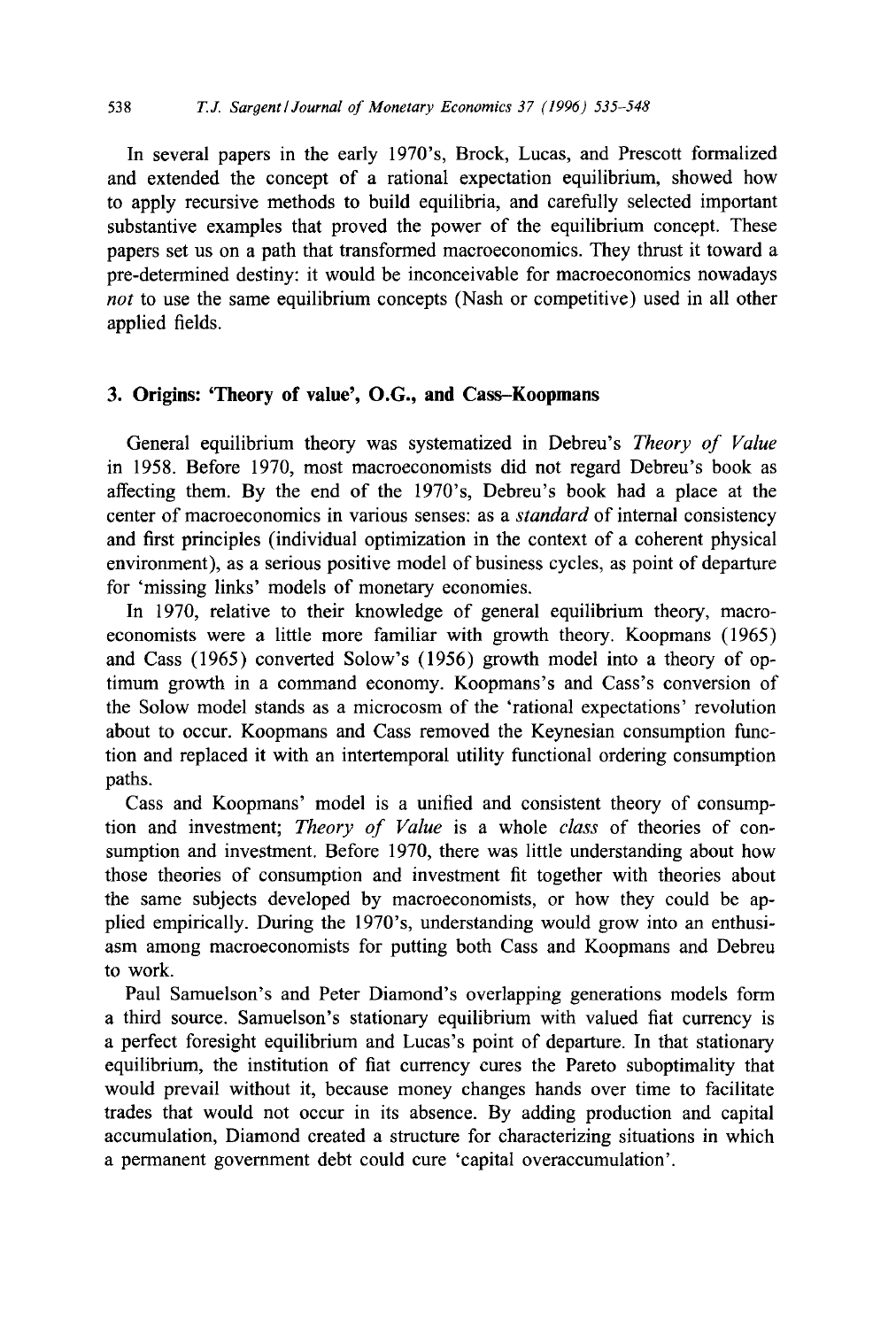# **4. The rational expectations revolution**

The 'rational expectations revolution' promoted the practical application to macroeconomic times series of an equilibrium concept consistently incorporating individual rationality. What popularized the revolution was not the set of more general theoretical papers by Lucas, Prescott, and Brock but a small set of applied papers focusing on topical macroeconomic examples that indicated the *difference* a rational expectations equilibrium concept could make. Three key papers by Robert E. Lucas, 'Expectations and the Neutrality of Money' (1972), AEA (1973), and 'Econometric Policy Evaluation: A Critique', convinced us that rational expectations would require substantial adjustments in our modeling strategies, and would deliver substantially different theoretical outcomes.

It took us longer than we like to recall to understand how thoroughly the idea of rational expectations would cause us to change the way we did macroeconomics. Neil Wallace and I had already written several papers about rational expectations in 1969-1972, and had read drafts of Lucas's JET paper as well as two key papers by Lucas and Prescott. But we didn't understand what was going on until, upon reading Lucas's 'Econometric Policy Evaluation' in Spring of 1973, we were stunned into terminating our long standing Minneapolis Fed research project to design, estimate, and optimally control a Keynesian macroeconometric model.<sup>3</sup> We realized then that Kareken, Muench, and Wallace's (1973) defense of the 'look-at-everything' feedback rule for monetary policy - which was thoroughly based on 'best responses' for the monetary authority exploiting a 'no response' private sector - could not be the foundation of a sensible research program, but was better viewed as a memorial plaque to the Keynesian tradition in which we had been trained to work.

Lucas's JET paper formulated a version of Friedman and Phelps' natural rate theory that was consistent with the new equilibrium concept, and displaced the older distinction between short and long runs in favor of one between expected and unexpected outcomes. The power of that paper resides in the ways it mixes respect for previous work (on the quantity theory of money, the Phillips curve, the natural rate hypothesis, proposals for a constant growth rate of money) with shrewd analytical choices (combining Samuelson's overlapping generations structure with Phelps's islands, explicit randomness, and the rational expectations equilibrium concept) to make sharp new statements about empirical work and the design of counter cyclical government policies.

<sup>&</sup>lt;sup>3</sup> I played an essential role in bringing to life Lucas's 'Econometric Policy Evaluation', which Lucas has never publicly acknowledged. On a Friday early in April 1973, I organized a small conference on rational expectations at Ford Hall at the University of Minnesota. On Saturday morning, l received a phone call from Rita Lucas relaying a request from Bob, who was playing baseball, that I return to Ford Hall to search for an important folder Bob had misplaced. 1 found a file containing a handwritten draft of 'Econometric Policy Evaluation' and mailed it to Bob.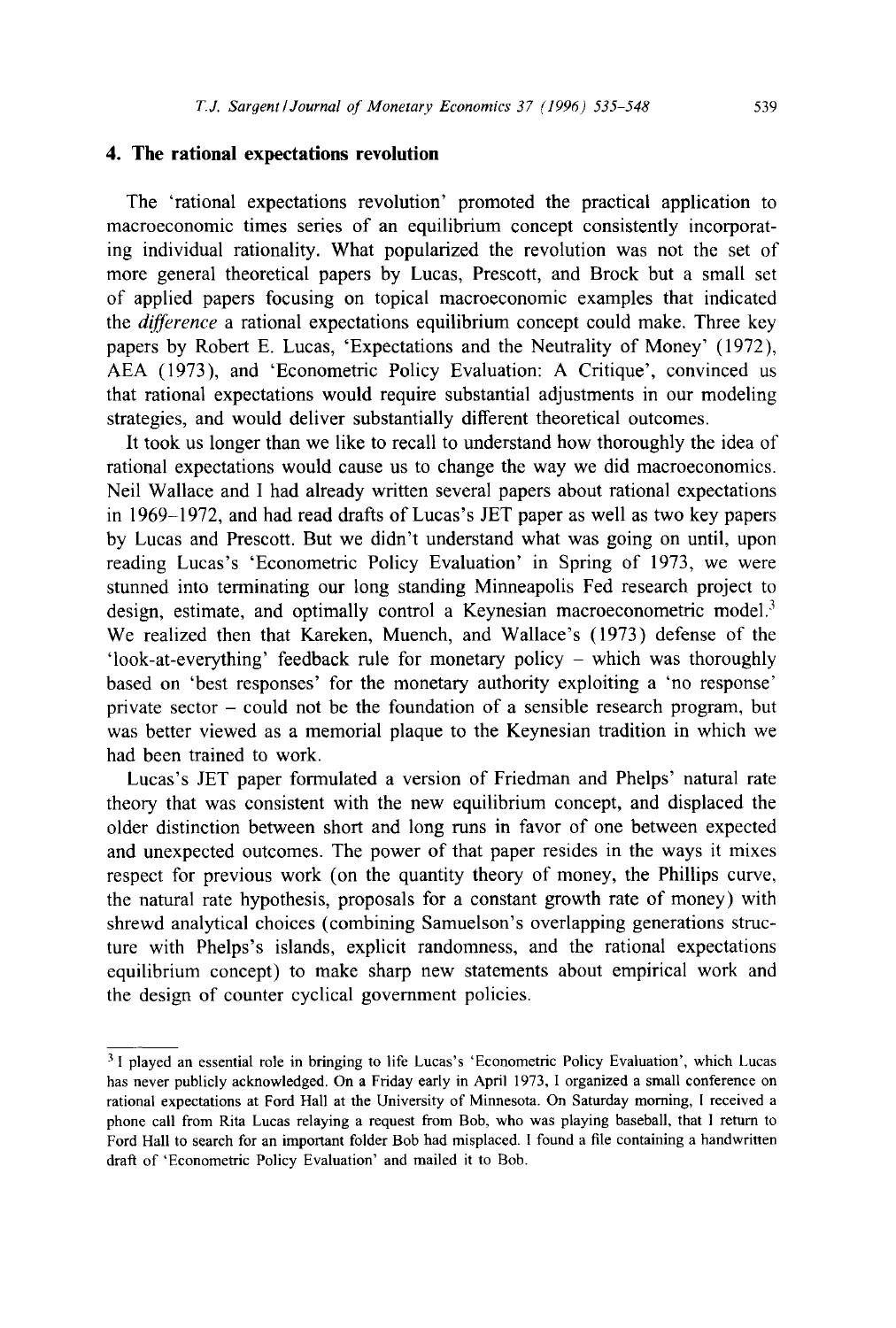Lucas's model environment had many features that provoked further useful research, including (a) the existence of equilibria outside the class to which Lucas restricted attention, (b) other monetary-fiscal policies, (c) alternative social welfare functions for ranking alternative policies.

# **5. The East Coast**

The JET paper, and the papers by Lucas and Prescott, Brock, and Brock and Mirman are the origins of research programs spanning broad areas of macroeconomics and economic dynamics. From today's standpoint, it is evident that the rational expectations revolution was impartial in the rough treatment it handed out to participants on both sides of the monetarist-Keynesian controversies raging in the 1960's, and it is puzzling to comprehend the reluctance with which many leading Keynesian economists initially greeted rational expectations methods. There was much in the rational expectations program that Keynesians should have welcomed,<sup>4</sup> but if we re-enter the mind set of 1960's macroeconomics, we can understand the Keynesian establishment's initial reactions to rational expectations.

In the 1960's, the Keynesians surely held the technical high ground in macroeconomics. The best Keynesians cast their arguments in terms of econometrically estimable, structurally interpretable systems of stochastic difference equations, and discussed policy by applying optimal control techniques to those systems. While Keynesians enthusiastically embraced the Cowles Commission simultaneous equations methods, Friedman and his followers refused to use that framework or language.<sup>5</sup> Throughout the 1960's, leading Keynesians criticized Milton Friedman for not explicitly writing down the macroeconomic model that guided his data interpretations.  $6.7$  Samuelson and Tobin alluded to principles of optimal control to argue for a 'look at everything rule' for monetary policy, and chided Friedman for not rigorously defending his advocacy of a constant growth rate rule. Friedman's writings were filled with insightful remarks and potshots at Keynesians structures, but lacked a theoretical or statistical structure approaching the comprehensiveness and consistency of Keynesian structures.

With the publication of Lucas's JET paper and Sims's AER paper on money and income, Keynesians lost the technical high ground, and were never to recover it. From a methodological point of view - Tobin was the person best positioned

<sup>&</sup>lt;sup>4</sup> Recall the issues about the relative potency of monetary and fiscal policies at the heart of the debate between Walter Heller and Milton Friedman (1968).

<sup>5</sup> See Friedman's footnote on the identification problem in *Essays in Positive Economics,* 

<sup>6</sup> See Tobin's review of the Monetary History in the AER, 1962.

 $7$  Friedman eventually responded by producing his 'Framework', which looked disappointingly like an IS-LM model.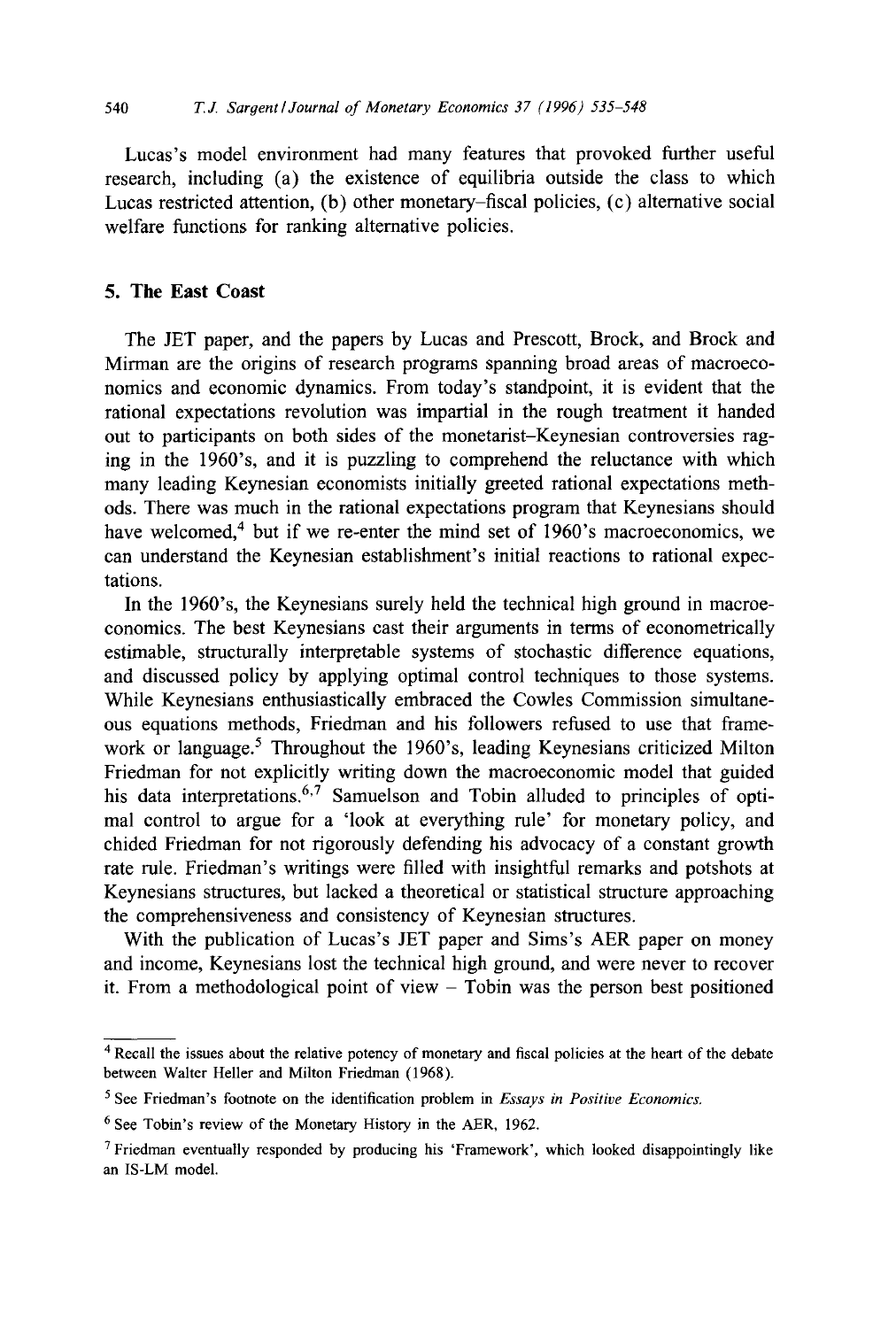to recognize this - the monetarist messages carried by Lucas's JET paper were incidental and in some ways fragile. Lucas had to set things up very carefully to attain his neutrality result, by imposing a narrow class of monetary-cure-fiscal policies; neutrality would not carry over to 'open-market' operations as usually defined. Nevertheless, Lucas's paper exhibited the first rigorous example of an economy for which Friedman's k-percent rule could not be dominated, exhibited how to use the rational expectations equilibrium concept, and raised questions about econometric identifiability destined to undermine the ways Keynesians had come to implement Cowles Commission methods.

For better or worse, the best young scholars are always attracted to the technical high ground, and it was the technical superiority of Keynesian economics in the 1960's that attracted the best young American macroeconomists. The loyalty of those young scholars, steeped in distributed lags and the methods of Pontryagin and the Cowles Commissions, was not to a particular macroeconomic model but to following where technicalities and data impelled. They accepted Lucas's interpretation of the Phillips curve, and started working with the new equilibrium concept of rational expectations.

# *We drink the same water*

Robert Hall's invention of a struggle between 'fresh water' and 'salt water' schools of macroeconomics is good theater, but it misleads as a description either of the intellectual origins of equilibrium macroeconomics or of what macroeconomists actually do today. Most of us have been working with a common equilibrium concept, common econometric objects, and common criteria of quantitative success. These common standards - not the particular monetarist environment that he analyzed - are the principal legacy of Lucas's JET paper. These standards have fostered strands of macroeconomic research embodying various assumptions about market completeness and mechanisms of exchange, and diverse approaches to blending theory and evidence.

# **6. Legacy**

The legacy of the JET paper includes these components: its *style,* its promotion of a *technique,* the substance of its *monetarism,* its use of a *price system* as an imperfect aggregator of information, and its *diffusion.* 

#### *6.1. Style*

#### *Objects of analysis*

The *style* of the JET paper now dominates macroeconomics. Nowadays, most papers start with descriptions of preferences, technologies, endowments, and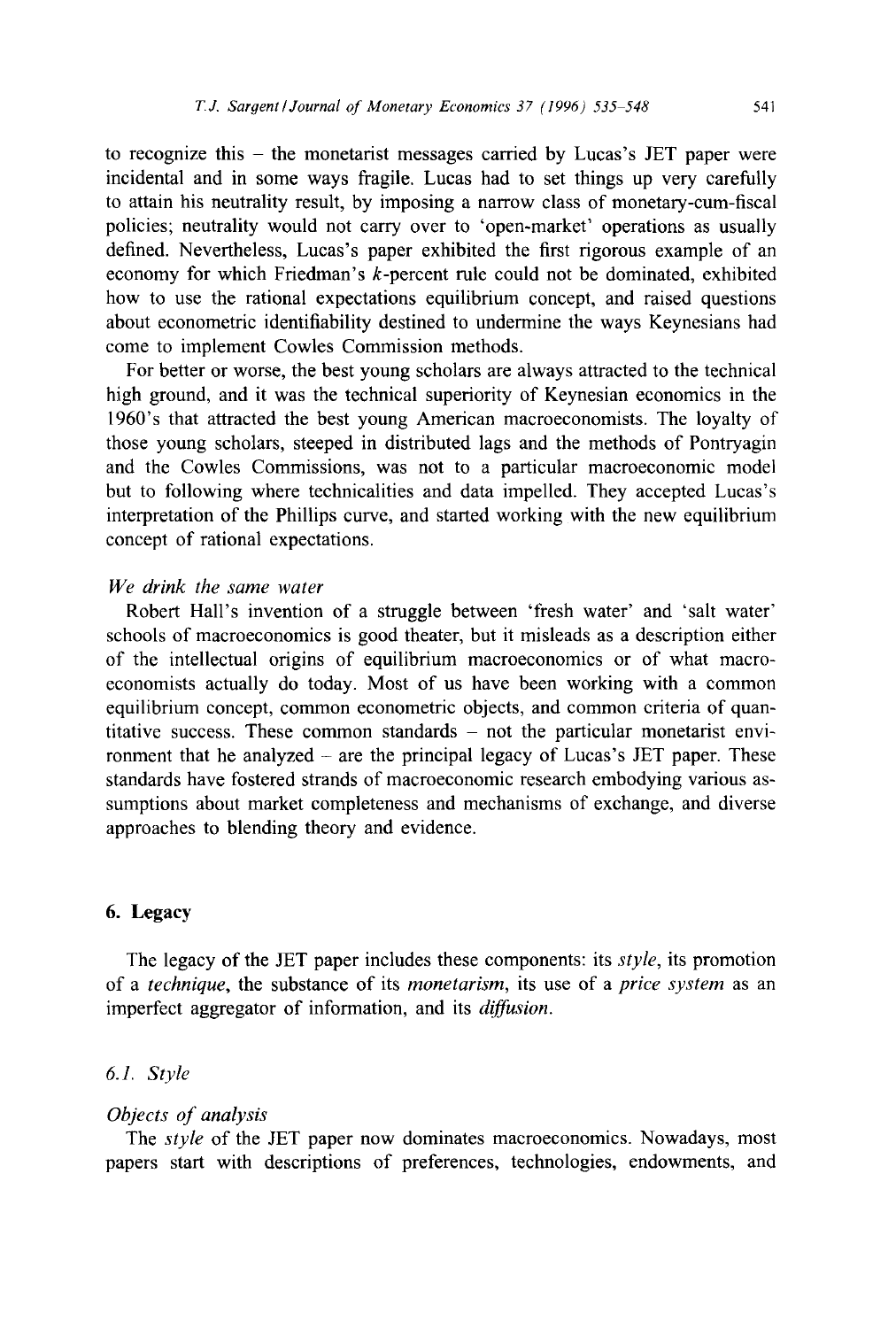information, and either work with an equilibrium or are explicit about the pieces of an equilibrium (e.g., an Euler equation) that the paper is about.

### *Rational expectations*

It is remarkable how rational expectations swept macroeconomics, and how thoroughly 'adaptive expectations'  $-$  which was dominant at the time the JET paper appeared - was routed. The victory of rational expectations owes to its beauty and its utility: the economy with which it eliminates what we had thought were free variables - peoples' expectations about endogenous variables - while adding *no* free parameters, but bringing instead cross-equation and cross-frequency restrictions. Adaptive expectations was driven from the field because it 'overfit' historical data with expectational parameters that profit-seeking would cause to shift with any changes in the stochastic process governing macroeconomic policy instruments. For analyzing such altered government rules, adaptive expectations attributed 'no-response' to the private sector. The *a priori* insistence on best responses, inherited from the types of cross-regime policy question we prefer to study, is what pushed adaptive expectations to the sidelines in macroeconomics, not any consistent pattern of successes turned in by the multitudes of likelihood ratio and Chi-square tests that have been performed on the orthogonality conditions imposed by our models *cum* rational expectations.

Macroeconomics was 'home' to the development of adaptive expectations, in the work of Cagan (1956) and Friedman (1957). Partly via a change of the space in terms of which beliefs are formulated, $\stackrel{8}{\circ}$  out of a desire to interpret observations from experimental economics, and out of distress at the presence of large numbers of equilibria, adaptive expectations<sup>9</sup> has made a comeback in other areas of theory, in the guise of non-Bayesian theories of learning. But in macroeconomics, once but no longer a fertile field for loosely connected but plausible packages of ideas, the power of rational expectations as a device for eliminating free parameters has virtually innoculated us against the recurrence of adaptive expectations. This puts us at odds with some good microeconomic theorists these days,  $10$  which should make either them or us uncomfortable.

# *6.2. Technique*

The recursive methods used by Lucas's JET paper, and also by Lucas and Prescott (1971) and Brock and Mirman (1972), have come to dominate macroeconomics. Virtually every macroeconomist today reads, writes, and thinks in

<sup>8</sup> As regression *functions* rather than as variables.

<sup>9</sup> Last seen in macroeconomics classes when George Foreman was heavyweight champion of the world the *first* time.

l0 For example, Fudenberg and Kreps.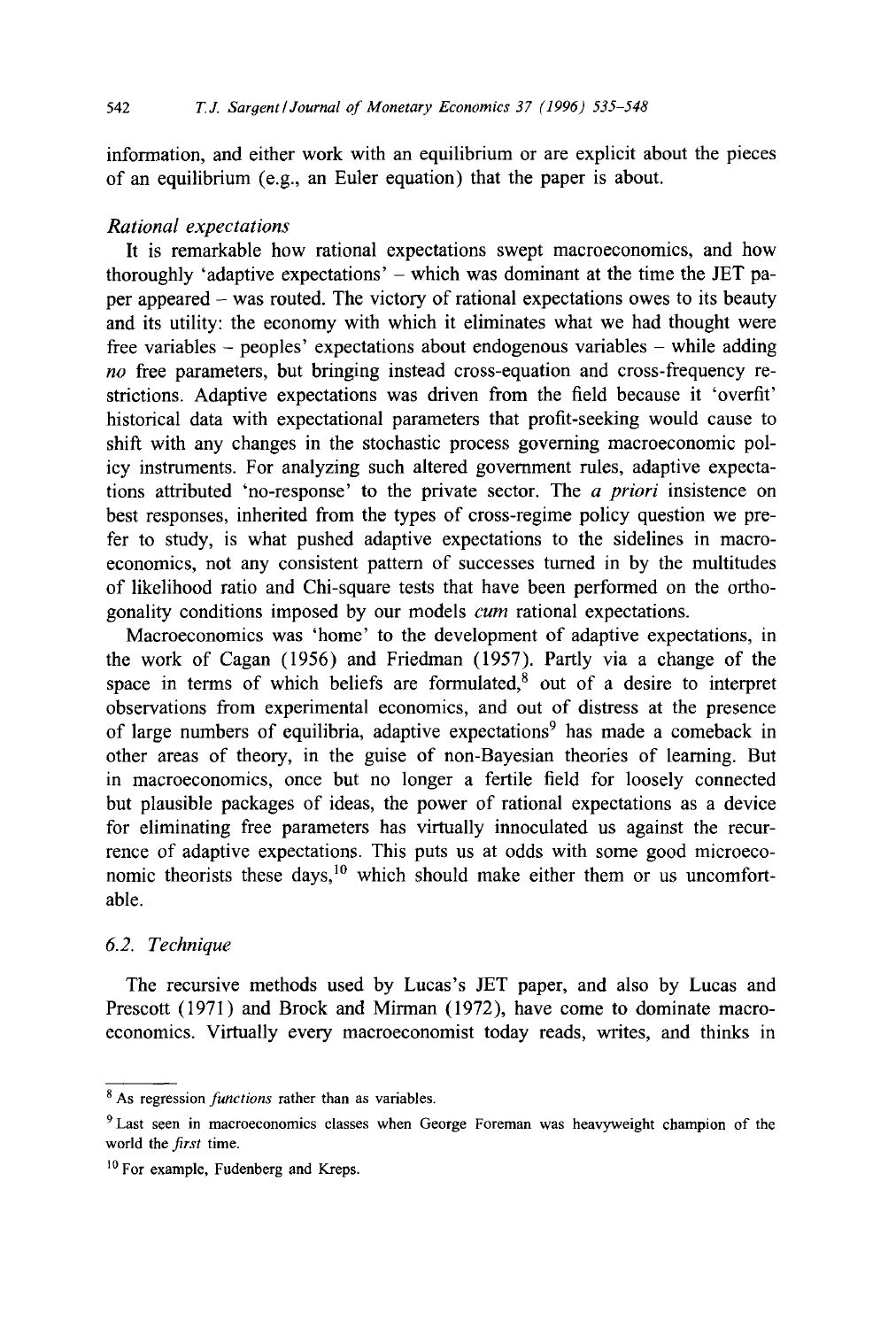terms of dynamic programming. Recursive reasoning unearthed the 'time-consistency' problem, and led to characterizing the types of government policies that could be implemented sequentially.

#### *6.3. Substance*

Time and evidence have weathered the substance of the JET model. The data have mistreated the particular avenue by which monetary shocks work in the JET model, and many early friends of the overlapping generations model of money deserted it in favor of more superficial but more workable alternatives.

#### *Neutrality*

Lucas's JET model and its econometric companion (AER, 1973) (an early linear rational expectations model) funneled all real effects of monetary shocks through surprises in the price level. This led researchers to bring Lucas's crosscountry attempt at validation home to post-war U.S. business cycles. Early studies found that monetary shocks pushed through this channel could account at best for a minor fraction of the variance of output in post-war U.S. cycles. This failure led to a second round of attempts to find a *direct* empirical role for monetary shocks, unintermediated by the Lucas supply curve. Barro and Mishkin attained results that eventually gave courage to the progenitors of real business cycle theory to neglect *all* monetary and price level disturbances.

#### *Policy ineffectiveness*

Time has broken the 1970's perception, fueled by careless readings of Lucas's JET paper, of a close connection between 'rational expectations' and 'neutrality' or 'policy inefectiveness'. Nowadays papers in equilibrium macroeconomics are full of numbers purporting to measure the likely output and welfare effects associated with different monetary and fiscal policy arrangements. However, two features of the 1970's research on expectations and neutrality endure: (1) the sharp distinction between the effects of anticipated and unanticipated monetary disturbances and (2) thinking about government policies in terms of alternative rules mapping states into outcomes.

Belief in 'policy ineffectiveness' survives also in widespread suspicions about the feasibility and/or the desirability of exploiting a 'Phillips curve' tradeoff. Contemporary skepticism about that tradeoff probably owes much to the theoretical writings of Lucas, Phelps, and Friedman, and to some of the evidence presented to support them. Belief in an advantageous Phillips curve, as much as a taste for seigniorage revenues, accounted for many countries' experiments with high inflation regimes during the years after World War II. The intellectual retreat of the Phillips curve helps account for the resurgence of low-inflation monetary regimes throughout the world today.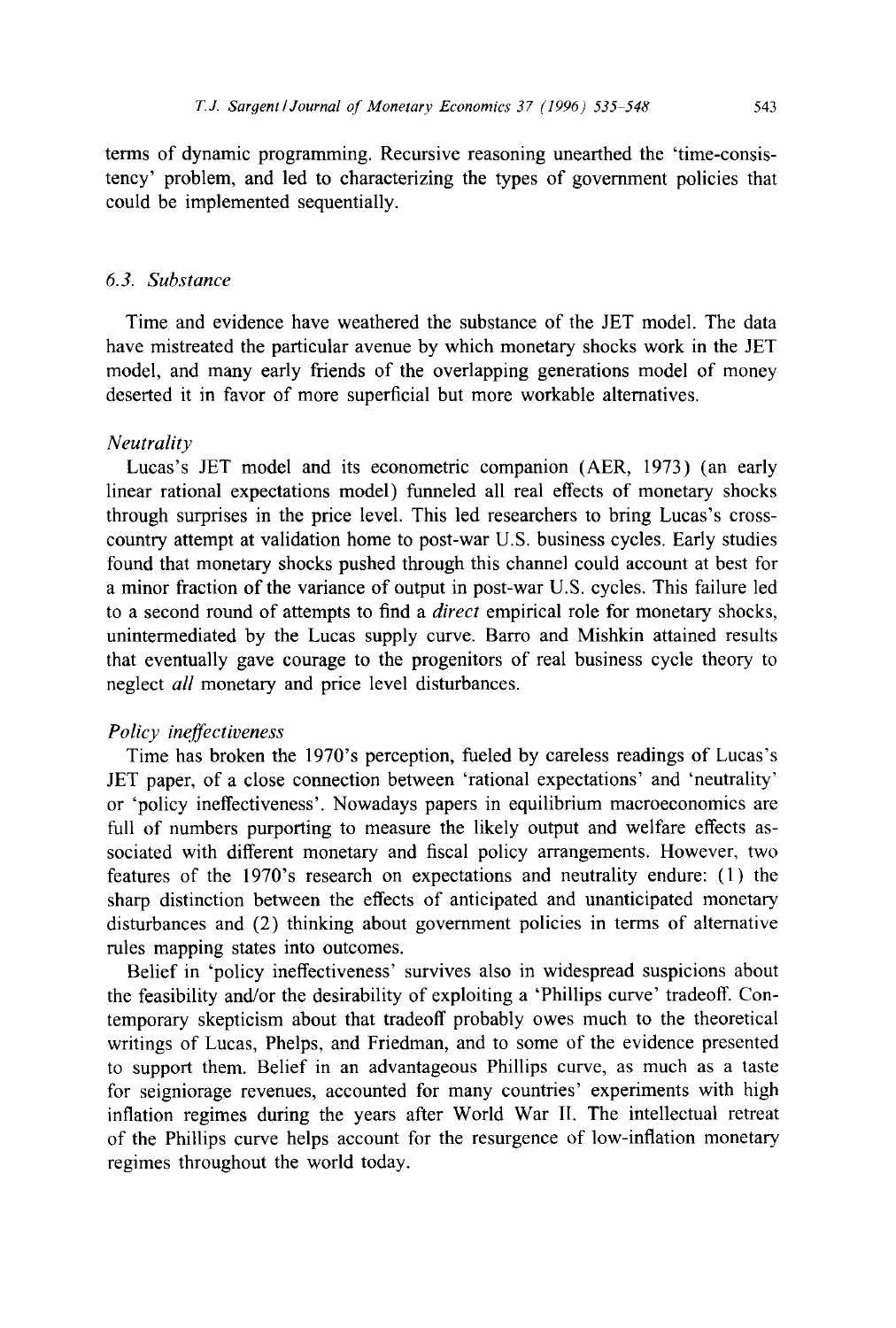#### *Monetarism*

The links to monetarism in Lucas's JET paper were incidental to the methodology of the rational expectations program, but integral to the substance of Lucas's own research program. The *vision* in the JET paper was not new: it had been passed down by Irving Fisher<sup>11</sup> and Milton Friedman.<sup>12</sup> Like Fisher and Friedman, Lucas's program was guided by the idea that monetary theory should be integrated with price theory in ways that (a) normally preserved as much as possible of the nonmonetary theory of relative prices embodied in general equilibrium theory, (b) used the 'quantity theory of money' to determine the price level, and (c) assigned a principal role to monetary disturbances in generating fluctuations, via informational confusion.

The JET framework was not the best vehicle for carrying forward Lucas's vision. It was a zero nominal interest rate economy in which money and govemment bonds and other assets are potentially perfect substitutes. This feature simultaneously renders it incapable of explaining John R. Hicks's fundamental problem of monetary economics (currency's domination in rate of retum by assets of equivalent risk), and vulnerable to Modigliani-Miller theorems for government finance. The tenuousness of fiat money equilibria in the model<sup>13</sup> also makes it a poor vehicle for pricing assets with rates of return exceeding an economy's growth rate. These *desiderata* made the 1972 JET paper the first and last paper Lucas would write in this line. His move to a more superficial and workable approach using cash-in-advance restrictions to generate a demand for base money in the face of rate-of-return dominance at times has disconcerted some of us who had been early converts to what we had heard as a call for an unrelentingly 'deep' approach to modeling monetary and macroeconomic phenomena in terms of explicitly spelled out environments. Lucas's subsequent use of cash-in-advance models showed that his interest in 'depth' was secondary to his respect for a traditional monetary theory embodying a quantity theory of money and a monetary theory of the exchange rate.

# *Private information*

The JET paper modeled a price system as a function that imperfectly aggregated households' diverse information sets. That idea has been pursued more in financial economics than in macroeconomics, at least recently. The idea was studied in macroeconomics during the decade after JET 1972, but activity dropped off rapidly after that with the 1983 publication of Townsend's 'Forecasting the Forecasts of Others', which produced a sophisticated model in the tradition of

<sup>&</sup>lt;sup>11</sup> See especially the *Purchasing Power of Money* and 'The Business Cycle: A Dance of the Dollar'. Irving Fisher's theory of inflation and nominal interest rates was central to Friedman's 1968 presidential address, but was left out of Lucas's JET paper.

 $12$  See his presidential address (1968).

<sup>13</sup> See Wallace (1980).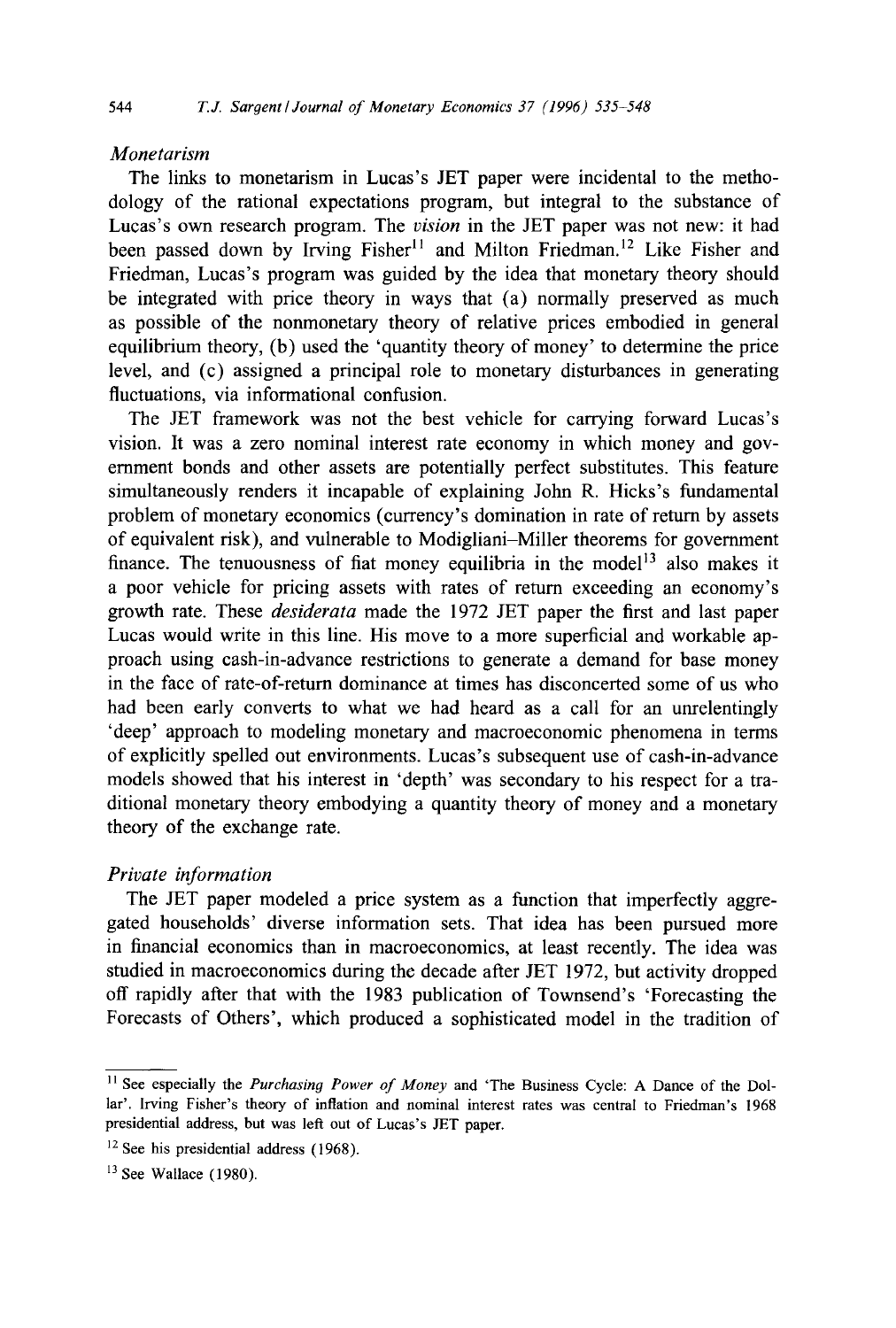Lucas's JET setup, and Kydland and Prescott's 1982 Time to Build Model, which dropped the 'signal extraction' story that had been a piece of an earlier version of their paper, and pursued the implications of a one-shock model without information contaminations. The information aggregation tradition of the JET paper lives on in the literature on 'noise trading'.

# *6.4. D(ffusion*

A paper's readers matter nearly as much as its writer. Minnesotans, from the University and the Federal Reserve Bank, were among the first readers of Lucas's JET paper. At Minnesota, the JET paper and other works by Brock, Lucas, and Prescott fueled an intense and respectful dialogue between Christopher Sims and Neil Wallace, often intermediated by their students. Somehow, Sims and Wallace created an atmosphere that attracted several generations of researchers and teachers who have applied and extended the methods of which Lucas's JET paper was a first example.<sup>14</sup>

### *6.5. Ironies*

The monetarism of Lucas's JET paper did much to cause rational expectations' rude welcome into macroeconomics, to the accompaniment of dismissive charges that it was 'monetarism mark 2'. Within the scientific community today, equilibrium models overwhelmingly emphasize the primacy of *fiscal* arrangements, even as causes of inflation; while people who like to be called 'new Keynesian' macroeconomists are united principally by their adherence to the *outcomes* of Friedman's 1968 AEA Presidential Address, and occasionally by their resistance to the econometric lessons of the Cowles Commission.

In the early  $70$ 's, I thought that Modigliani, Solow, and Tobin  $-$  our heroes in those days - were missing the boat by resisting the intrusion of rational expectations into macroeconomics, instead of commandeering it. Despite the appearances of its early incarnations like Lucas's 72 JET paper, the canons of rational expectations models - individual maximization within a consistently understood environment - were evidently wide enough to include Lucas's elegant brand of monetarism or, just as readily, accommodate the completion of Tobin's criticisms of monetarism by fully bringing to bear the logic of Modigliani and Miller. Modigliani, Solow, and Tobin chose not to commandeer the movement, and left it for Kareken, Wallace, Chamley, Bryant, and others to draw out many of the nonmonetarist implications then waiting to be exposed. The influence of this line of work reflects itself in the fiscalism that today pervades equilibrium macroeconomics.

<sup>&</sup>lt;sup>14</sup> The University of Chicago really took off as a rational expectations training institution with the arrival of Hansen and Townsend from Minnesota via Carnegie-Mellon.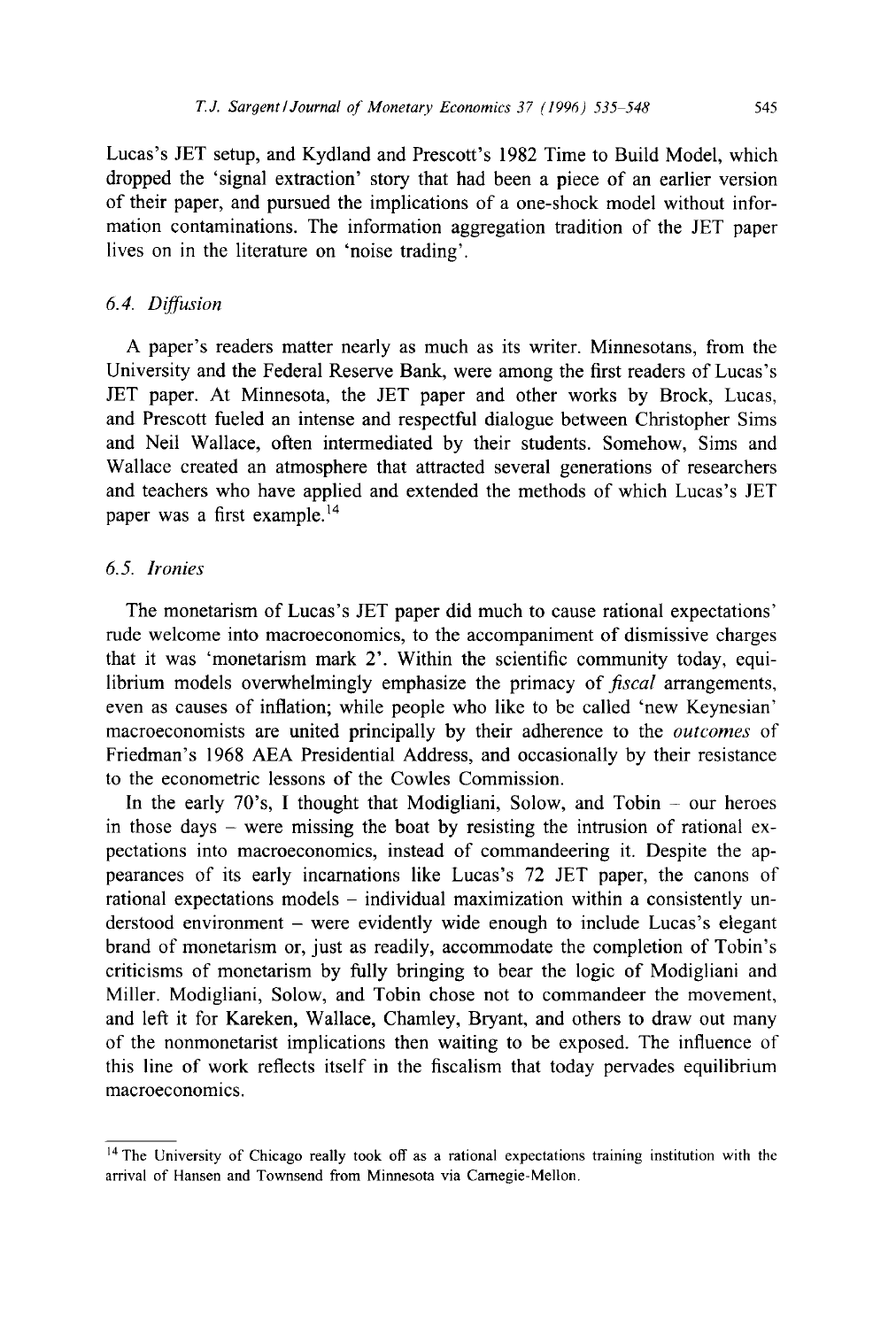After 25 years, we are fortunate to meet in Minneapolis to honor the author of 'expectations and the neutrality of money', and to celebrate the type of macroeconomics that reading it helped make possible.

#### **References**

- Brock, William A., 1972, On models of expectations generated by maximizing behavior of economic agents over time, Journal of Economic Theory 5, 479-513.
- Brock, William A., 1974, Money and growth: The case of long run perfect foresight, International Economic Review 15, 750-777.
- Brock, William A. and Leonard Mirman, 1972, Optimal economic growth and uncertainty: The discounted case, Journal of Economic Theory 4, 479-513.
- Cagan, Phillip, 1956, The monetary dynamics of hyperinflation, in: M. Friedman, ed., Studies in the quantity theory of money (University of Chicago Press, Chicago, IL).
- Calvo, Guillermo A., 1978, On the time consistency of optimal policy in a monetary economy, Econometrica 46, 1411-1428.
- Cass, David, 1965, Optimum growth in an aggregative model of capital accumulation, Review of Economic Studies 32, 233-240.
- Cass, David and M.E. Yaari, 1966, A re-examination of the pure consumption loans model, Journal of Political Economy 74, 353-367.
- Chamley, Christophe and Heraklis Polemarchakis, 1984, Assets, general equilibrium, and the neutrality of money, Review of Economic Studies 51, 129-138.
- Debreu, Gerard, 1959, Theory of value (Wiley, New York, NY).
- Diamond, Peter, 1965, National debt in a neoclassical growth model, American Economic Review 55, 1126-1150.
- Fisher, Irving, 1913, The purchasing power of money: Its determination and relation to credit, interest and crises (Macmillan, New York, NY).
- Friedman, Milton, 1957, A theory of the consumption function (Princeton University Press, Princeton,  $NJ$ ).
- Friedman, Milton, 1968, The role of monetary policy, American Economic Review 58, 1-15. Presidential Address delivered at the 80th Annual Meeting of the American Economic Association, Washington, DC, December 29, 1967.
- Friedman, Milton, 1970, A theoretical framework for monetary analysis, Journal of Political Economy 78, 193-238.
- Friedman, Milton and Waiter Heller, 1969, Monetary vs. fiscal policy (Norton, New York, NY).
- Fudenberg, Drew and David Kreps, Learning in games (Princeton University Press, Princeton, NJ) forthcoming.
- Granger, Clive W.J., 1969, Investigating causal relations by econometric models and cross-spectral methods, Econometrica 37, 424-438.
- Griliches, Zvi, 1967, Distributed lags: A survey, Econometrica 35, 16-49.
- Grunberg, Emile and Franco Modigliani, 1954, The predictability of social events, Journal of Political Economy LXIII, 465-478.
- Haavelmo, Trygve, 1960, A study in the theory of investment (University of Chicago Press, Chicago, IL).
- Hall, Robert E., 1971, The dynamic effects of fiscal policy in an economy with foresight, Review of Economic Studies 38, 229-244.
- Jorgenson, Dale W., 1963, Capital theory and investment behavior, American Economic Review 53, 247-259.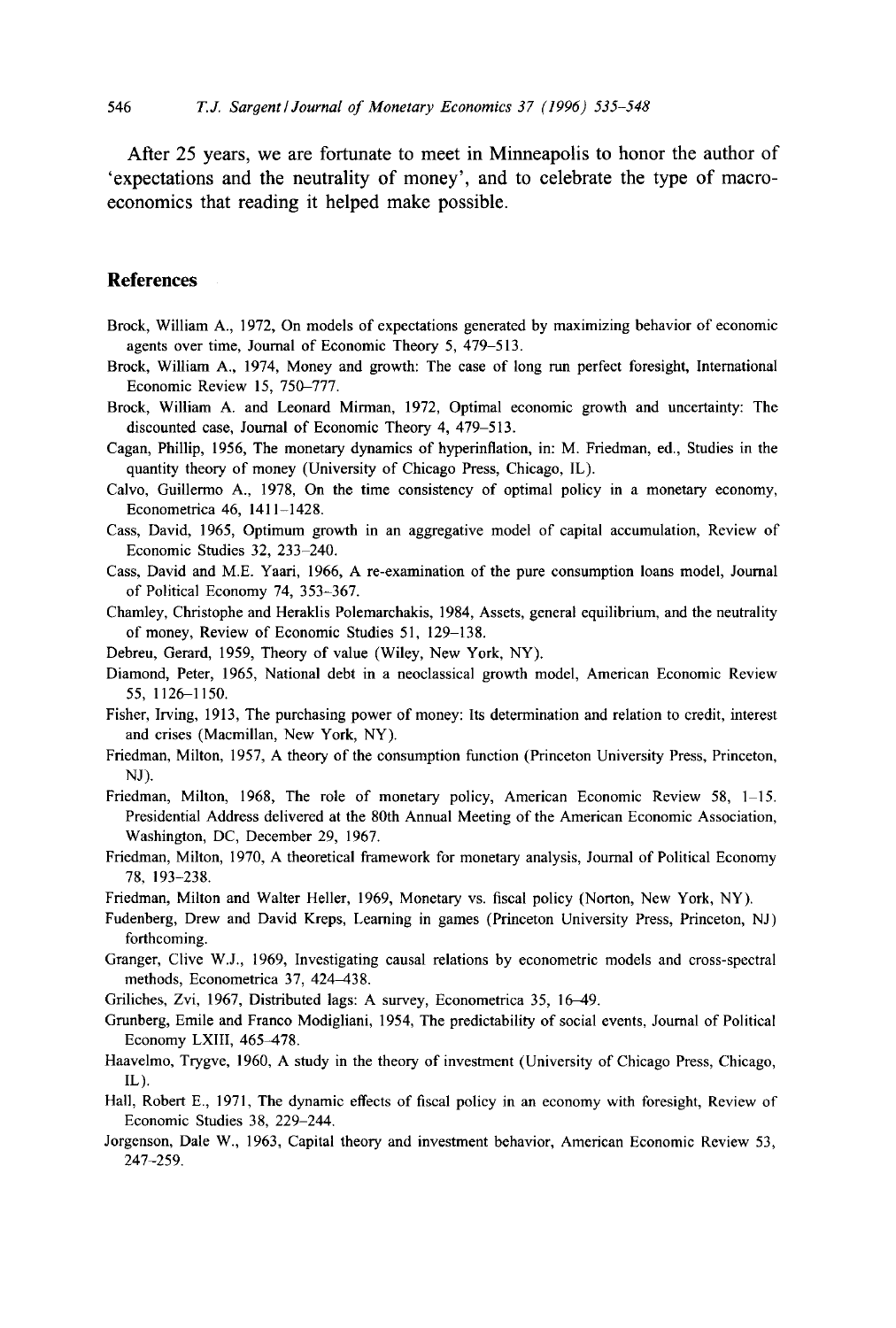- Jorgenson, Dale W., 1967, Comment, American Economic Review Papers and Proceedings 57, 557- 559. On the paper 'Rational choice and patterns of growth in a monetary economy' by Miguel Sidrauski.
- Kareken, J.A., Y. Mueneh, and N. Wallace, 1973, Optimal open market strategy: The use of information variables, American Economic Review 63, 156-172.
- Kareken, John and Neil Wallace, 1981, On the indeterminacy of equilibrium exchange rates, Quarterly Journal of Economics 96, 207~22.
- Keynes, John M., 1935, The general theory of employment, interest and money (Harcourt, Brace, New York, NY).
- Koopmans, Tjalling C., 1965, On the concept of optimal growth, in: The econometric approach to development planning (Rand McNally, Chicago, IL).
- Kydland, Finn E. and Edward C. Prescott, 1977, Rules rather than discretion: The inconsistency of optimal plans, Journal of Political Economy 85, 473-491.
- LeRoy, Stephen F., 1971, The determination of stock prices, Unpublished Ph.D. dissertation (University of Pennsylvania, Philadelphia, PA).
- LeRoy, Stephen F., 1973, Risk aversion and the martingale property of stock prices, International Economic Review 14, 436-446.
- Lucas, Robert E., Jr., 1972, Expectations and the neutrality of money. Journal of Economic Theory 4, 103-124.
- Lucas, Robert E., Jr., 1973, Some international evidence on output-inflation trade-offs, American Economic Review 63, 326-334.
- Lucas, Robert E., Jr., 1978, Asset prices in an exchange economy, Econometrica 46, 1429–1445.
- Lucas, Robert E., Jr., 1980, Two illustrations of the quantity theory of money, American Economic Review 70, 1005-1014.
- Lucas, Robert E., Jr., 1981, Econometric testing of the natural rate hypothesis in: Robert E. Lucas, Jr., ed., Studies of business-cycle theory (MIT Press, Cambridge, MA) 90-103. Reprinted in 1972 from: Otto Eckstein, ed., The econometrics of price determination conference (Board of Governors of the Federal Reserve System, Washington, DC) 50-59.
- Lucas, Robert E., Jr. and Edward C. Prescott, 1971, Investment under uncertainty, Econometrica 39, 659-681.
- Lucas, Robert E., Jr. and Edward C. Prescott, 1974, Equilibrium search and unemployment, Journal of Economic Theory 7, 188-209.
- Lucas, Robert E., Jr. and Nancy L. Stokey, 1983, Optimal fiscal and monetary policy in an economy without capital, Journal of Monetary Economics 12, 95-99.
- Marcet, Albert and Thomas J. Sargent, 1989, Convergence of least squares learning mechanisms in self-referential linear stochastic models, Journal of Economic Theory 48, 337–368.
- Muth, J.F., 1960, Estimation of economic relationships containing latent expectations variables, in: R.E. Lucas, Jr. and T.J. Sargent, eds., Rational expectations and econometric practice (University of Minnesota, Minneapolis, MN) 321-328.
- Muth, J.F., 1960, Optimal properties of exponentially weighted forecasts, Journal of American Statistical Association 55, 299-306.
- Muth, J.F., 1961, Rational expectations and the theory of price movements, Econometrica 29, 315 335.
- Nerlov, Marc, 1967, Distributed lags and unobserved components in economic time series, in: William Fellner et al., eds., Ten economic studies in the tradition of Irving Fisher (Wiley, New York, NY).
- Phelps, Edmund S., 1967, Phillips curves, expectations of inflation, and optimal unemployment over time, Economica 34, 254-281.
- Phelps, Edmund S., 1967, Money wage dynamics and labor market equilibrium, Journal of Political Economy 76, 687–711.
- Phelps, Edmund S. and John B. Taylor, 1977, Stabilizing powers of monetary policy under rational expectations, Journal of Political Economy 85, 163-190.